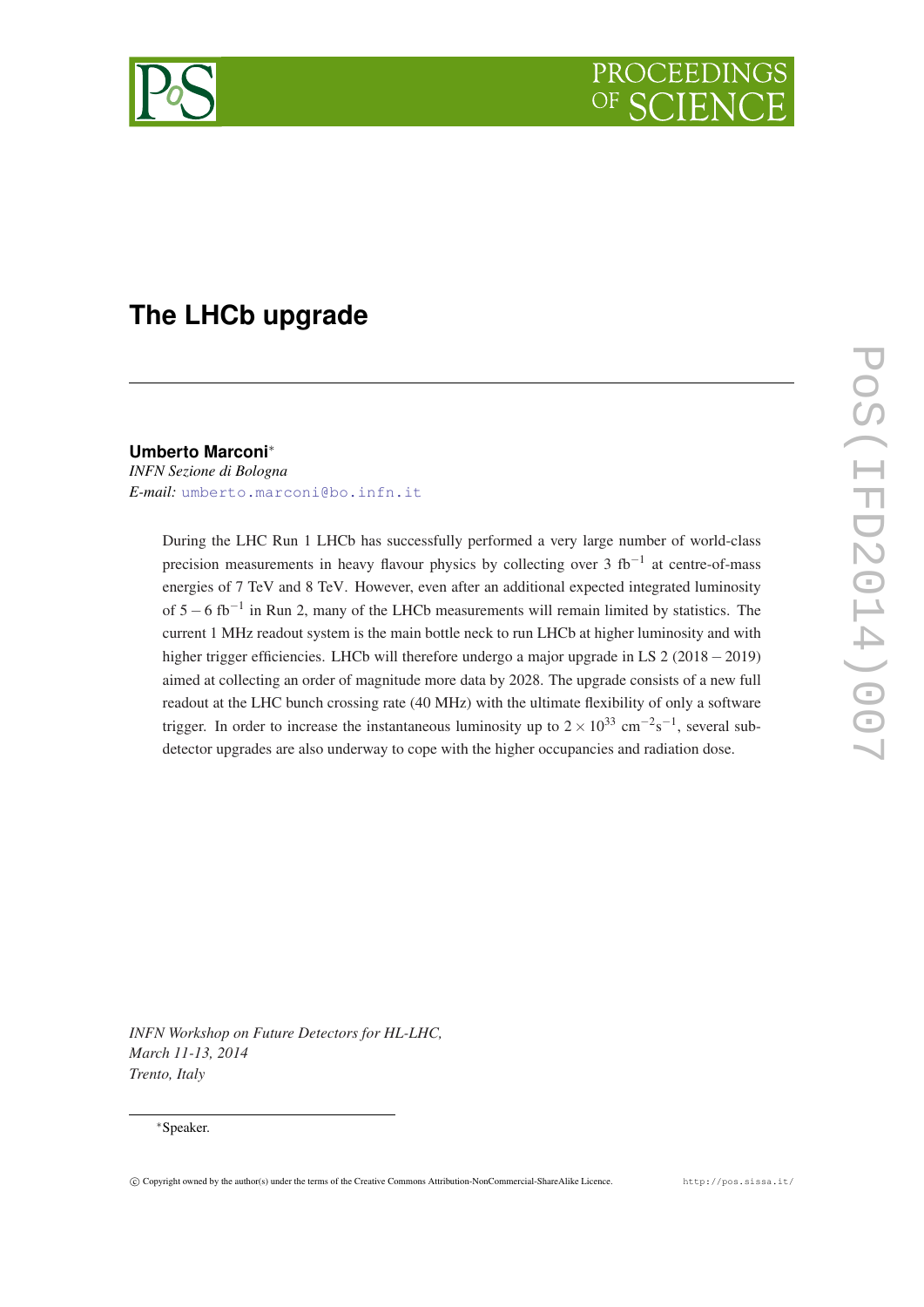## 1. Introduction

The main objective of LHCb experiment [\[1](#page-4-0)] at the CERN Large Hadron Collider (LHC) is measuring indirect effects of New Physics (NP) beyond the Standard Model (BSM). The charm and beauty quark sectors offer a large variety of decay modes and topologies to explore in search of NP. Of particular interest are the rare decay modes that are strongly suppressed in the Standard Model, involving loop and penguin diagrams, in Flavour Changing Neutral Current interactions. LHCb performs high precision measurements, accessing as many decay modes as possible.

The understanding of flavour dynamics is one of the most important aims of particle physics. The last 15 years have witnessed the triumph of the Kobayashi-Maskawa (KM) mechanism, formalised in the Cabibbo-Kobayashi-Maskawa (CKM) quark mixing matrix, which describes all flavour changing transitions of quarks in the SM. This has been achieved owing to several experiments, notably including those operating at the so called B-factories (BaBar and Belle), at the Tevatron (CDF and D0), and now at the LHC (ATLAS, CMS and LHCb). LHCb has produced a plethora of results, on a broad range of flavour observables, and ATLAS and CMS have given significant contributions to the beauty sector, mainly using final states containing muon pairs. The measurements performed confirm that the level of CP violation in the SM is not large enough to explain the matter-antimatter asymmetry of the universe. This is indeed considered as a compelling evidence that other sources of CP violation BSM must exist.

LHCb can profit from a number of powerful key features. The  $b\bar{b}$  production cross-section is expected to be around 500 µb at  $\sqrt{s} = 14$  TeV, implying a rate of about 200 kHz of b-events at the LHCb interaction point, running at the instantaneous luminosity of  $4 \times 10^{32}$  cm<sup>-2</sup>s<sup>-1</sup>. The production mechanism at the LHC gives access to all the b-flavoured hadrons. The cross-sections for  $c\bar{c}$  production is approximately 20 times larger than  $b\bar{b}$ . The hadronic states containing quarks of the  $b\bar{b}$  and  $c\bar{c}$  pairs appear in the same hemisphere and with a large boost. This allows a very good proper time resolution (for resolving, for instance, the fast  $B_s$  oscillations), and it also allows the flavour tagging with a single arm spectrometer.

The LHCb detector acceptance spans the polar angles between 15 mrad to 300 mrad in the horizontal bending plane of the spectrometer magnet and 250 mrad in the vertical non-bending plane, equivalent to a pseudo-rapidity range  $2 < \eta < 5$ . Although the acceptance corresponds to 4% of the solid angle, it includes about 40% of the  $b\bar{b}$  pair production cross-section. LHCb has a full detector coverage in the complete pseudo-rapidity range, including tracking, vertex reconstruction, particle identification and calorimetry.

The current detector and the trigger have been operated efficiently at four times the design pileup. In addition, the physics output rate was increased from 2 kHz in 2010 to 5 kHz in 2012, to satisfy an extended physics program. In these conditions the LHCb sub-detectors have performed equivalently or even better than design. The VELO vertex detector has achieved an impact parameter resolution of about 20 µm, for tracks with high transverse momenta (below 10 GeV/c in the LHCb acceptance). The proper time resolution measured for multi-body decays as  $B_s \rightarrow J/\psi \phi$  and  $B_s \rightarrow D_s \pi$  is around 45 fs. The momentum resolution ranges from 0.4% at 5 GeV/c, up to 0.6% at 100 GeV/c. The mass resolution achieved for the  $J/\psi \rightarrow \mu\mu$  decays is of about 15 MeV/c<sup>2</sup> and it is of 8 MeV/c<sup>2</sup> for the  $B_s \to J/\psi \phi$  decays, using the mass constraints. The kaon identification is 95% with only 5% misidentification of pions. Muons are identified with 97% efficiency with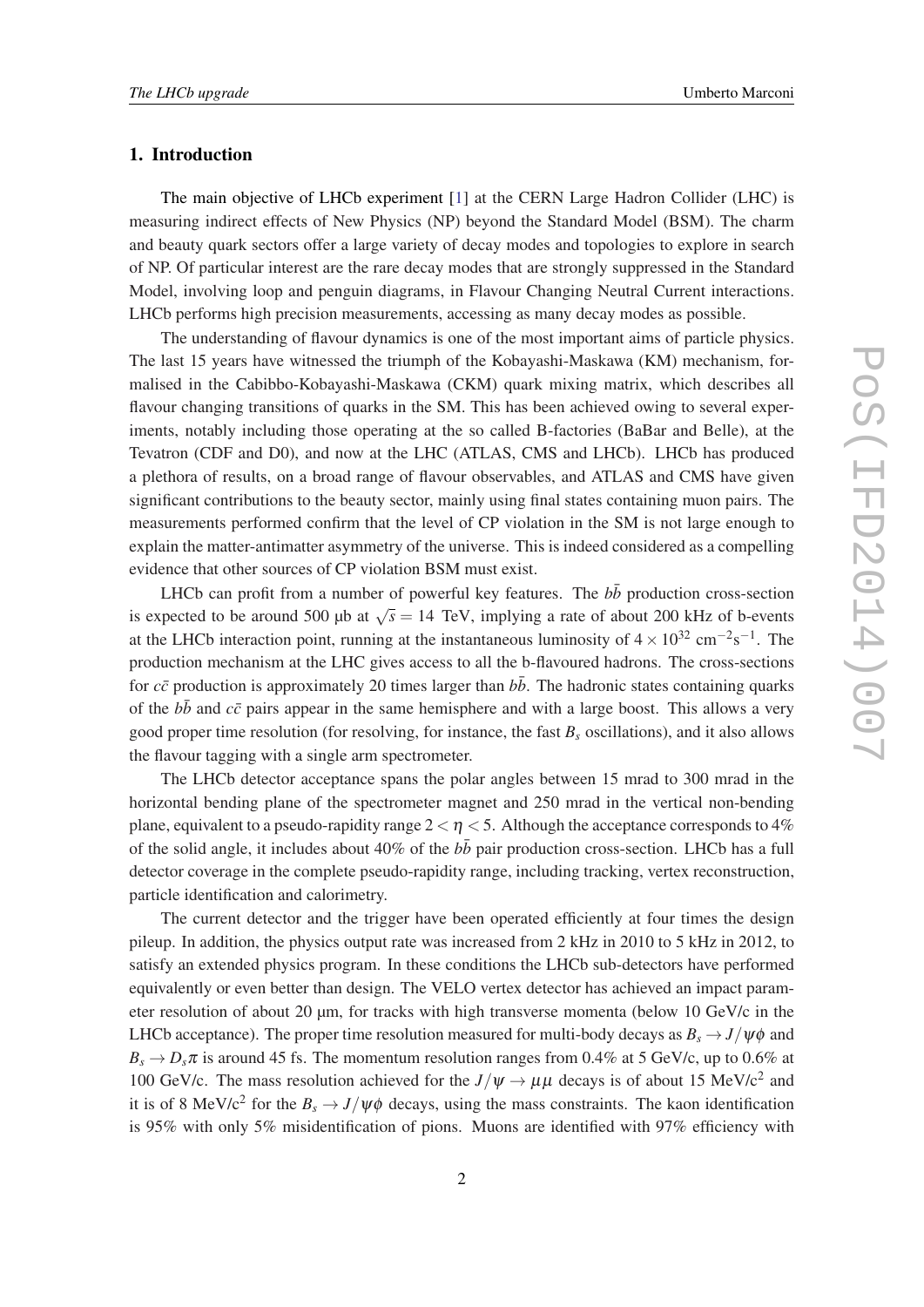only 1-3% of mis-identification. The energy resolution of the electromagnetic calorimeter has a sampling term less than 10% with a 1% constant term.

The present LHCb trigger is organised in two levels. The first level consists of a low-latency hardware trigger, operating in a few  $\mu$ s. It uses simple events signatures, as transverse energy and momentum of electrons, photons, hadrons and muons, to reduce the readout rate to about 1 MHz. The LHCb visible event rate of 12 MHz is reduced to 1 MHz by thresholds of 1 GeV/c for muons and 3−4 GeV/c for electrons, photons and hadrons. The available bandwidth to the HLT is shared between 150 kHz of electron and photon triggers, 450 kHz of hadron triggers and 400 kHz of muon triggers. The HLT has access to the full detector information and performs exclusive and inclusive event selections by means of 30,000 copies of the trigger algorithm running on 1,600 CPU nodes. Operating at  $\sqrt{s} = 8$  TeV, with an output rate of 5 kHz, the combined trigger efficiency is of 90% for selecting *B* decays to muons, 30% for selecting *B* decays to hadrons, and 10% for charm decays (efficiencies are referred to events that will be useful to the offline analysis).

LHCb has remarkably pioneered several operational developments during Run 1, aiming at maximising the physics yield and reducing the systematics. A real-time control system has been put in place that allows LHCb to run at a constant and optimised luminosity throughout the fills. It implies that a single trigger configuration and pre-scales settings can be used permanently. It leads to stable detector performance over time and easier calibrations, which in itself reduces systematics. LHCb invented a new concept to increase the High Level Trigger (HLT) CPU capacity by more than 20%. It has been achieved by deferring the events accepted at the first level trigger to local disks in the HLT farm, to then process them through the HLT during the inter-fill time. The physics results of Run 1 relies on these features, that will be exploited also in the future.

In addition to the routine operation LHCb has taken many occasions to explore the detector response at increasing luminosity and higher pileup, up to the foreseen upgrade luminosity of  $2 \times 10^{33}$  $2 \times 10^{33}$  $2 \times 10^{33}$  cm<sup>-2</sup>s<sup>-1</sup>, five time greater the current one. Figure 1 shows the signal to background ratio (S/B), extracted from the invariant mass distribution of  $B^{\pm} \to J/\psi(\mu\mu)K^{\pm}$  candidates, as a function of the number of primary vertices (PVs) [\[2\]](#page-4-0). The S/B is independent of the pileup. i.e. the number of PVs, up to 6, due to the separation between PVs, on the order of centimetres, while the resolutions of primary and secondary vertices are about 60 µm and 200 µm respectively.

These numbers demonstrate the performance of LHCb and they also introduce the concepts for the LHCb upgrade. With its upgrade LHCb aims at reaching experimental sensitivities comparable to the theoretical uncertainties. Experience with the detector operation and the analysis of the data from Run 1 shows that systematics errors can be managed and they won't spoil the final precisions. Table [1](#page-5-0) shows the expected statistical precisions achievable in 2018 (cumulating the current 3.2 fb<sup>-1</sup> from Run 1 and the expectation of another  $5 - 6$  fb<sup>-1</sup> from Run 2) and with the upgraded detector, for a number of representative physics modes, to be compared with the current theoretical uncertainties [\[3\]](#page-4-0).

#### 2. Trigger and detector upgrade

The LHCb upgrade is scheduled for 2018 and consists of a complete redesign of the readout and the trigger systems. Figure [2](#page-5-0) shows how the trigger efficiencies vary as a function of the instantaneous luminosity for some reference channels. While decay modes with muons would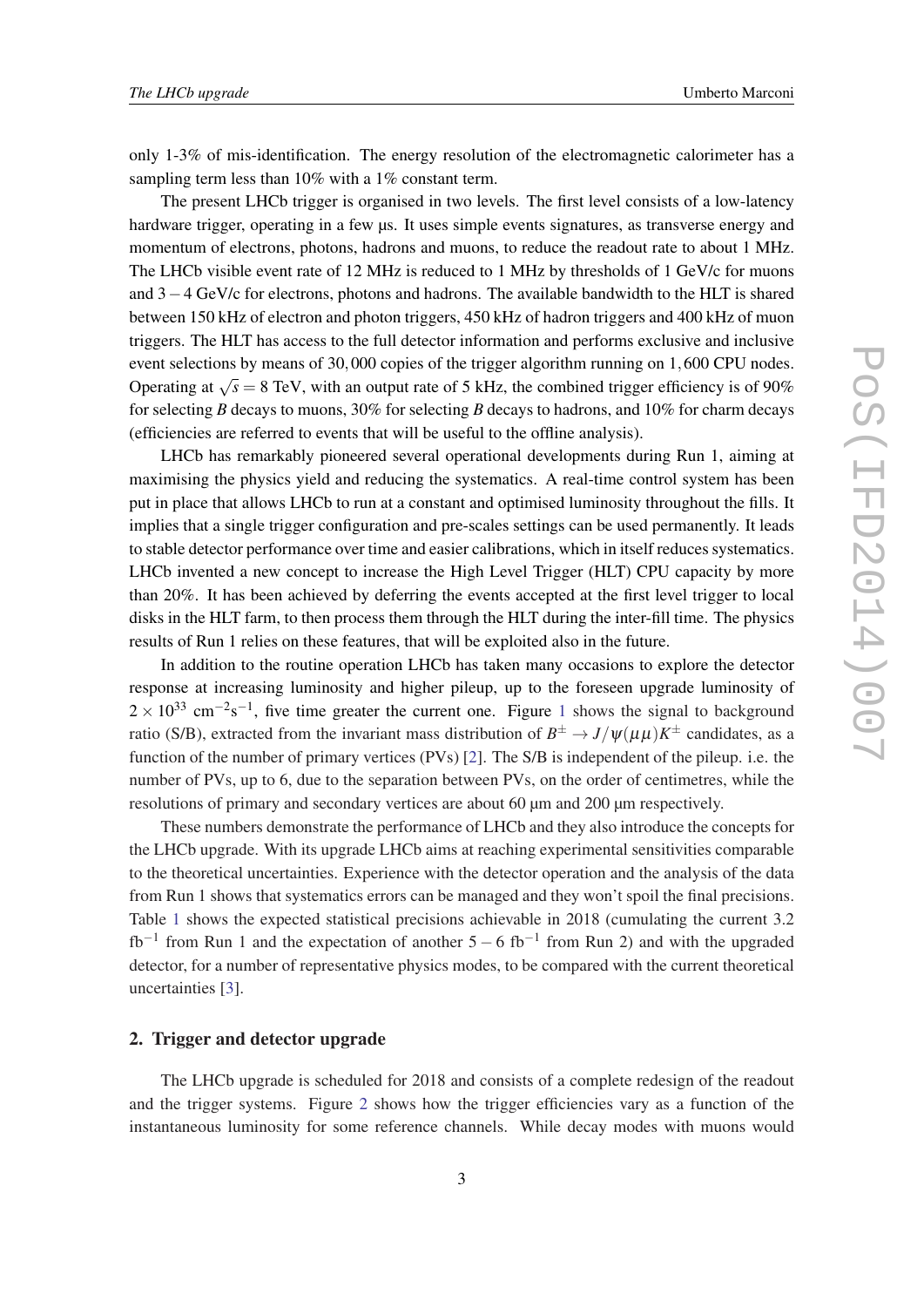<span id="page-3-0"></span>

Figure 1: Signal-to-background ratio for the invariant mass distribution of  $B^\pm\to J/\psi(\mu\mu)K^\pm$  as a function of the number of primary vertices reconstructed in the event.

be handled efficiently with the present detector also at higher luminosities, the hadronic modes saturate, due to the first level trigger bandwidth limitation. An efficient trigger requires a prompt event reconstruction, based on the the whole detector information. It can be achieved by removing the hardware trigger bottleneck and reading out all the sub-detectors at 40 MHz, performing solely a software triggering on a dedicated CPU farm.

The consequence of the 40 MHz readout requirement is that all the sub-detectors readout electronics must be rebuilt. Sub-detectors upgrades are needed in order to maintain the same performance as now, while coping with significantly higher pileup and occupancy. The main detector replacement concerns the tracking system [\[4\]](#page-4-0), involving the VErtex LOcator (VELO) and the tracking stations. They will be completely replaced. The VELO will be based on pixel technology to provide significantly higher granularity than now. The plan is to use planar silicon sensors  $55 \times 55$  $\mu$ m<sup>2</sup>, incorporating 256  $\times$  256 pixels. In order to improve the impact parameter resolution the sensor distance to the beam will be reduced by 2 mm (the inner radius of the RF foil will be about 3.5 mm from the beam instead of 5.5 mm, with reduced foil thickness). The TT tracker will be rebuilt using silicon strips as presently, but with higher segmentation and improved sensor overlap. It will be placed closer to the beam pipe to improve the small-angle coverage. The VELO-TT system shall allow a fast momentum measurement and to efficiently resolve fake tracks. The Inner Tracker (IT) of the other stations will be entirely replaced with large surface of scintillating fibre trackers. The fibre trackers will use 250 µm diameter fibres, read out with Silicon Photo-Multipliers (SiPMs). The expected spatial resolution is about  $60 - 100$  µm. The straw tube geometry of the Outer Tracker (OT) can be reduced accordingly, such to overcome problems with the high occupancy in the central region of the tracker stations. The first muon detector layer (M1) located in front of the calorimeter will be removed, as well as the scintillating pad detector (SPD) and the calorimeter pre-shower used for e/ $\gamma$  separation, as they will not contribute with the high occupancy [[5](#page-4-0)]. This is expected to improve the resolution of the electromagnetic calorimeter and ease the calibration. The e/ $\gamma$  separation will be done in the software trigger with the full information available. The calorimeter will reduce the gain of the photomultipliers and compensate with an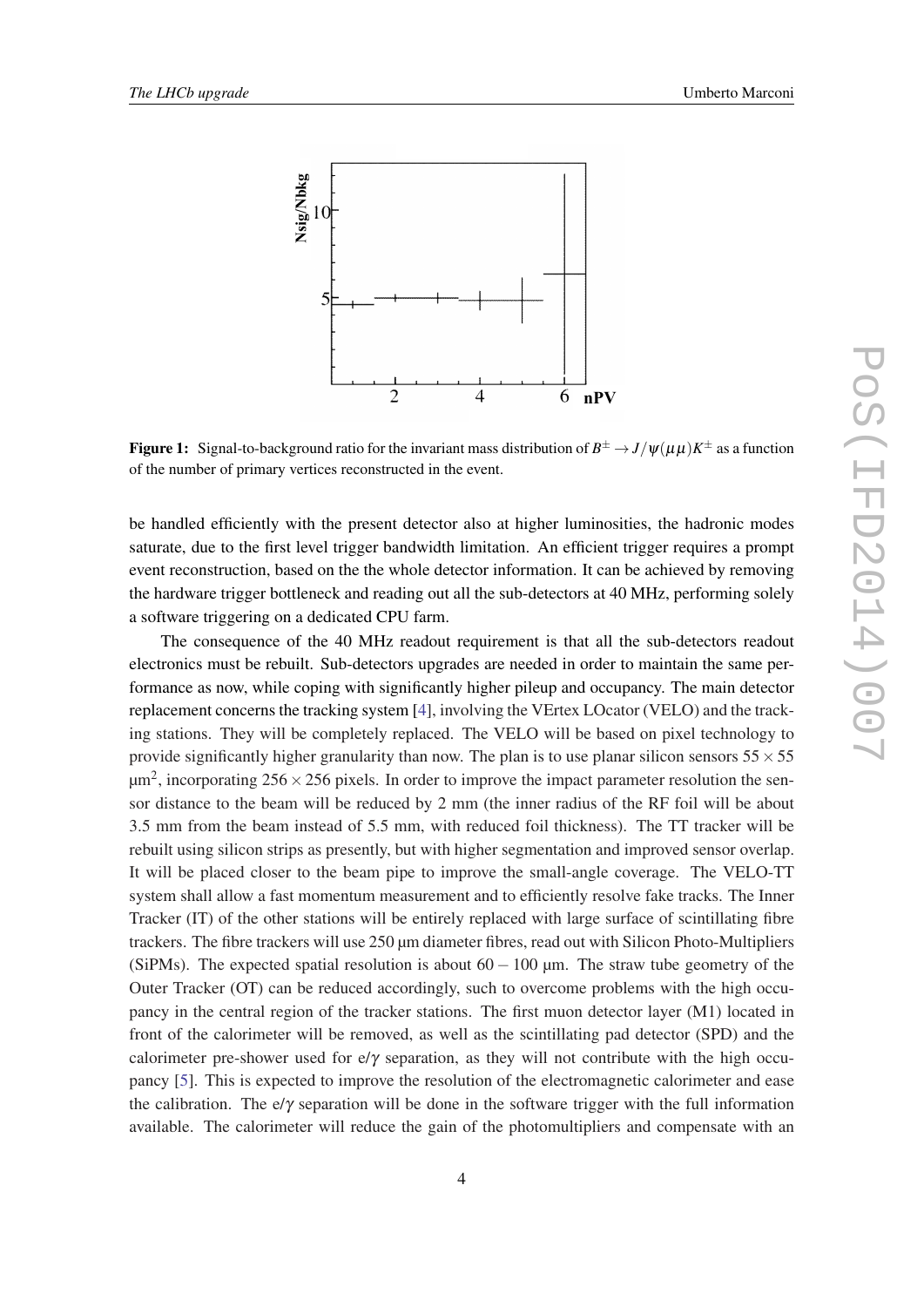<span id="page-4-0"></span>increased electronics gain. The muon stations, located after the calorimeter, will remain the same. The hybrid photo-multipliers (HPD) of the two RICHes, will be replaced with multi-anode photo multipliers. The RICH1 optics will be re-optimised. Its Aerogel radiator will be removed, since it gives too few photons to actually allow reconstructing the rings in the higher multiplicities of the upgrade.

New PCIe40 readout boards will be used for data acquisition. The PCIe40 is a generic hardware component, designed for reading out all the sub-detectors, and to provide the distribution of the timing, commands and control signals [6]. The PCIe40 is based on the PCI Express Generation 3 standard protocol to connect to the event-building PC's motherboards. A cost-effective implementation of the DAQ can be achieved by embedding the readout boards into PC servers, allowing using high-speed data-centre technology in the event-building network.

## 3. Conclusions

LHCb will undergo a major upgrade between 2018 and 2019 to allow operating the experiment at a luminosity of 2 × 10<sup>33</sup> cm<sup>-2</sup>s<sup>-1</sup>. The detector upgrade consists of a re-build of the sub-detectors and a complete redesign of the readout system, performed in order to read out the full detector at the bunch crossing rate of 40 MHz. In order to maximise trigger efficiencies and to minimise systematic uncertainties in the selection of the interesting flavour decays, events will be processed at the full speed by a versatile software trigger only. The upgraded readout and trigger system, as well as the detector optimisation, will allow the LHCb physics program and running conditions to adapt to any signature, which may come out as the consequence of a changing physics scene. The plan is to collect a dataset of at least 50 fb<sup>-1</sup> in less than ten years. It will allow LHCb to reach unprecedented precision in flavour physics.

## References

- [1] LHCb collaboration, A. A. Alves Jr. et al., The LHCb detector at the LHC, JINST 3, 2008, S08005.
- [2] LHCb Collaboration, Letter of Intent for the LHCb Upgrade, CERN-LHCC-2011-001
- [3] LHCb Collaboration, Framework TDR for the LHCb upgrade, CERN-LHCC-2012-007
- [4] LHCb Collaboration, LHCb Tracker Upgrade Technical Design Report, CERN-LHCC-2014-001
- [5] LHCb Collaboration, LHCb PID Upgrade Technical Design Report, CERN-LHCC-2013-022
- [6] LHCb Collaboration, LHCb Trigger and Online Upgrade Technical Design Report, CERN-LHCC-2014-016